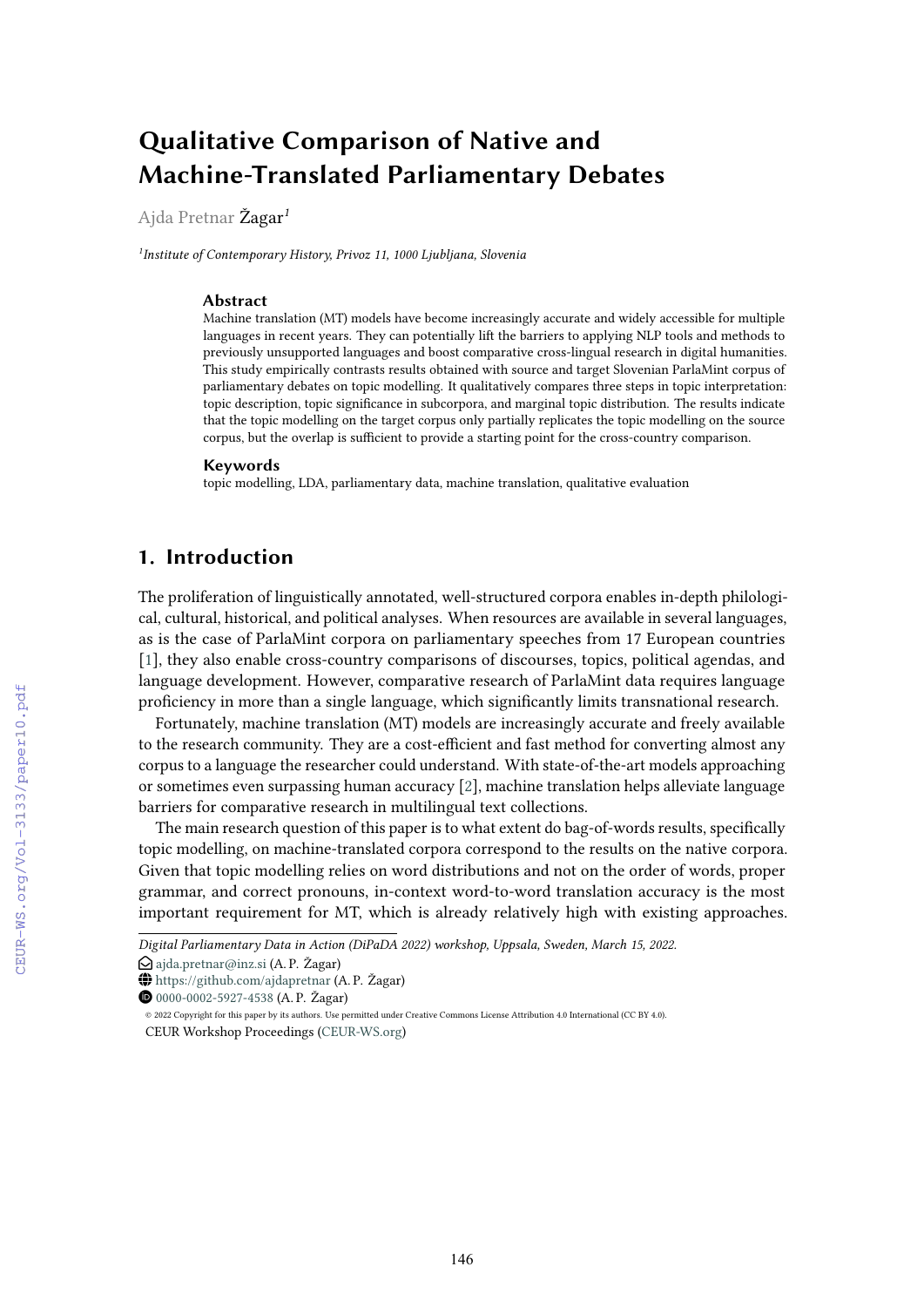Similar research has already shown that machine translations can successfully capture topics, similar to the source corpus [\[3\]](#page-8-0), and that target corpora can be used in comparative research [\[4,](#page-8-1) [5\]](#page-8-2).

We chose to work with a recently published ParlaMint corpus, which provides rich linguistic annotation and metadata. Moreover, we chose the Slovenian ParlaMint corpus as we are native speakers of the language and can accurately interpret the results. Slovenian generally has fewer language resources than English and is morphologically rich, resulting in poorer machine translation.

The paper qualitatively compares the outcomes of source topic models with their counterparts obtained from the target corpus. Topic overlap is estimated, not in terms of topic-term similarity, but on how similar the analytical results would be if using target corpus. Evaluation is done by comparing: a) topic interpretation in the source and target topic model, b) significant topics for pre-COVID and COVID period, and c) marginal topic distribution of both models.

# **2. Related work**

Various techniques can be applied for a comparative analysis of topic models of multilingual corpora. Mimno et al. [\[6\]](#page-8-3) propose Polylingual Topic Models (PTM), which can extract topics for corpora in many languages, but they require an initial set of comparable documents. PTM can be extended to unaligned documents, but not all corpora contain comparable documents. Boyd-Graber and Blei [\[7\]](#page-8-4) further this idea by proposing multilingual topic models for unaligned documents. When the documents in different languages do not cover the same topics, which is often the case, Yang, Boyd-Graber and Resnik [\[8\]](#page-8-5) propose a multilingual topic model to match the learned topics partially. However, all of these approaches require knowledge of the languages of the corpus.

The alternative is using machine-translated corpora and computing topic models on those. However, the results depend heavily on the quality of the translation. There are numerous approaches to automatically estimating machine translation quality. Most rely on quantitative assessment against a reference text, such as BLEU [\[9\]](#page-8-6) and NIST [\[10\]](#page-8-7). Establishing communityaccepted automatic scoring methods boosted research in machine translation models as it enabled fast and cost-effective evaluation of model improvements. That said, certain criticism has been raised against such evaluations. Turian, Shea and Melamed [\[11\]](#page-8-8) argue that the correlation between human evaluation and MT quality estimates is low. Others point to the inability of such measures to capture translation improvements in syntactic and semantic quality [\[12\]](#page-8-9). Hence a qualitative estimation of topic model similarity between target and source texts can be a viable alternative to quantitative scores.

However, such studies are few. Reber [\[4\]](#page-8-1) compares Google Translate and DeepL MT models on online discourses on climate change from Germany, the United Kingdom and the United States. The author uses Structural Topic Models on target corpus to compare topic prevalence in different national discourses. Maier et al. [\[13\]](#page-8-10) empirically assess the difference in topic modelling results between machine-translated texts and multilingual dictionaries. They note the utility of both approaches but warn of method-specific differences in the results. Nevertheless, both studies demonstrate that it is possible to apply topic modelling in multilingual settings.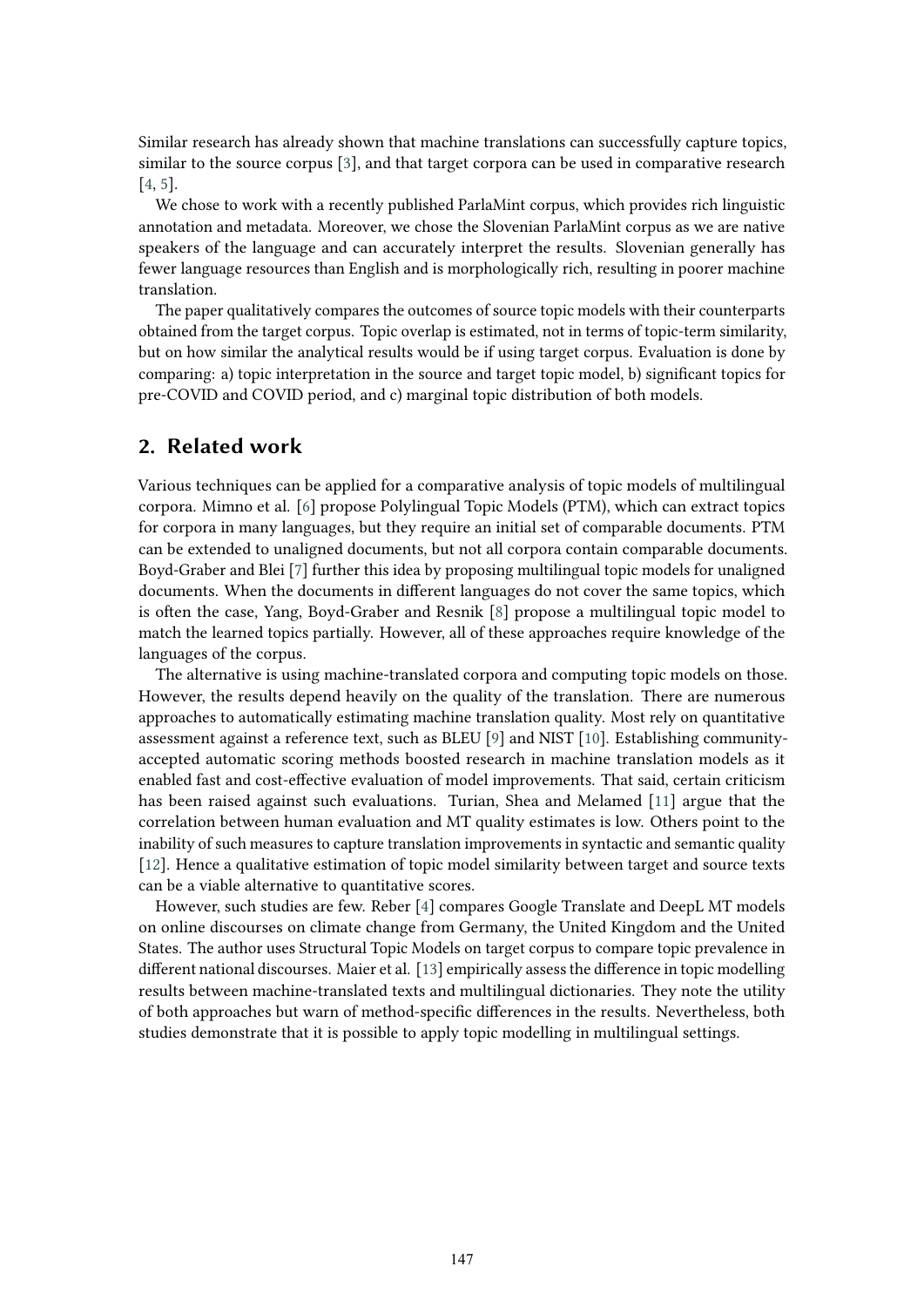This contribution extends the paper from de Vries, Schoonvelde and Schumacher [\[3\]](#page-8-0), which compare a gold standard human translation on *euparl* data set with a machine-translated corpus. They use topic modelling with LDA to compare both text sets via the generated term-document matrices, which explicitly shows that target corpora can be successfully used for extracting topics.

We likewise estimate the machine translation quality empirically, but in contrast to the above paper, we focus on a qualitative perspective. Instead, we leverage our native knowledge of the Slovenian language to estimate how close the interpretation of topic modelling of the target corpus would be to the topic modelling of the source corpus.

# **3. Data**

The first data  $\text{set}^1$  $\text{set}^1$  is ParlaMint-SI, a linguistically annotated corpus of parliamentary speeches from the Slovenian parliament from 2014 onward [\[14\]](#page-9-0). We will refer to it as the "source corpus". Corpus contains 414 transcribed recordings of parliamentary sessions, equipped with corresponding metadata on the parliamentary speakers and linguistic annotations of utterances, including lemmas, POS tags, and named entities.

We took the data from 2019-01-01 onward, encompassing about a year of pre-COVID and a year of COVID speeches. We parsed the corpus into 18,476 utterances, each representing a single speech given in a session. We kept only speeches given by regular MPs, as these would correspond best to topics discussed in the parliament. We also removed speeches (utterances) shorter than 50 words, as these would typically be procedural remarks [\[15\]](#page-9-1). In the end, the filtered corpus contained 6861 speeches.

The second data set $^2$  $^2$  is a machine-translated version of ParlaMint-SI version 2.0. We will refer to it as the "target corpus". Machine translation was performed with *opus-mt-zls-en* model [3](#page-2-2) .

The source corpus already contains lemmas and POS tags attained with the CLASSLA pipeline [\[1\]](#page-7-0). We lemmatised the target corpus with the Lemmagen lemmatiser [\[16\]](#page-9-2) and tagged it with the Averaged Perceptron Tagger from the NLTK library. The choice of lemmatiser and tagger undoubtedly introduces additional noise, resulting from imperfect preprocessing models and not the machine translation model  $^4$  $^4$ .

We kept only lemmatised nouns, thus removing a large portion of tokens. The reasoning is that nouns sufficiently reflect topics in parliamentary speeches, and they are easier to interpret than, say, verbs [\[17\]](#page-9-3). When we tested the pipeline with nouns and verbs, there was always at least one topic with only verbs as characteristic topic words. We also removed tokens that appear in less than ten documents, as they are too niche and do not represent a topic sufficiently.

In the end, the source corpus retained 3695 types, while the target corpus had 5127. More than 30% difference in types in the target corpus is already a significant discrepancy. The difference can be attributed to the different lemmatiser (personal names were lemmatised correctly in the

<span id="page-2-0"></span><sup>1</sup> 10.6084/m9.figshare.19248812

<span id="page-2-1"></span><sup>2</sup> 10.6084/m9.figshare.19258814

<span id="page-2-3"></span><span id="page-2-2"></span><sup>3</sup><https://huggingface.co/Helsinki-NLP/opus-mt-zls-en>

<sup>4</sup>A manual inspection of token differences between the source and target corpora revealed the difficulties of the lemmatiser to deal with Slovenian proper nouns and acronyms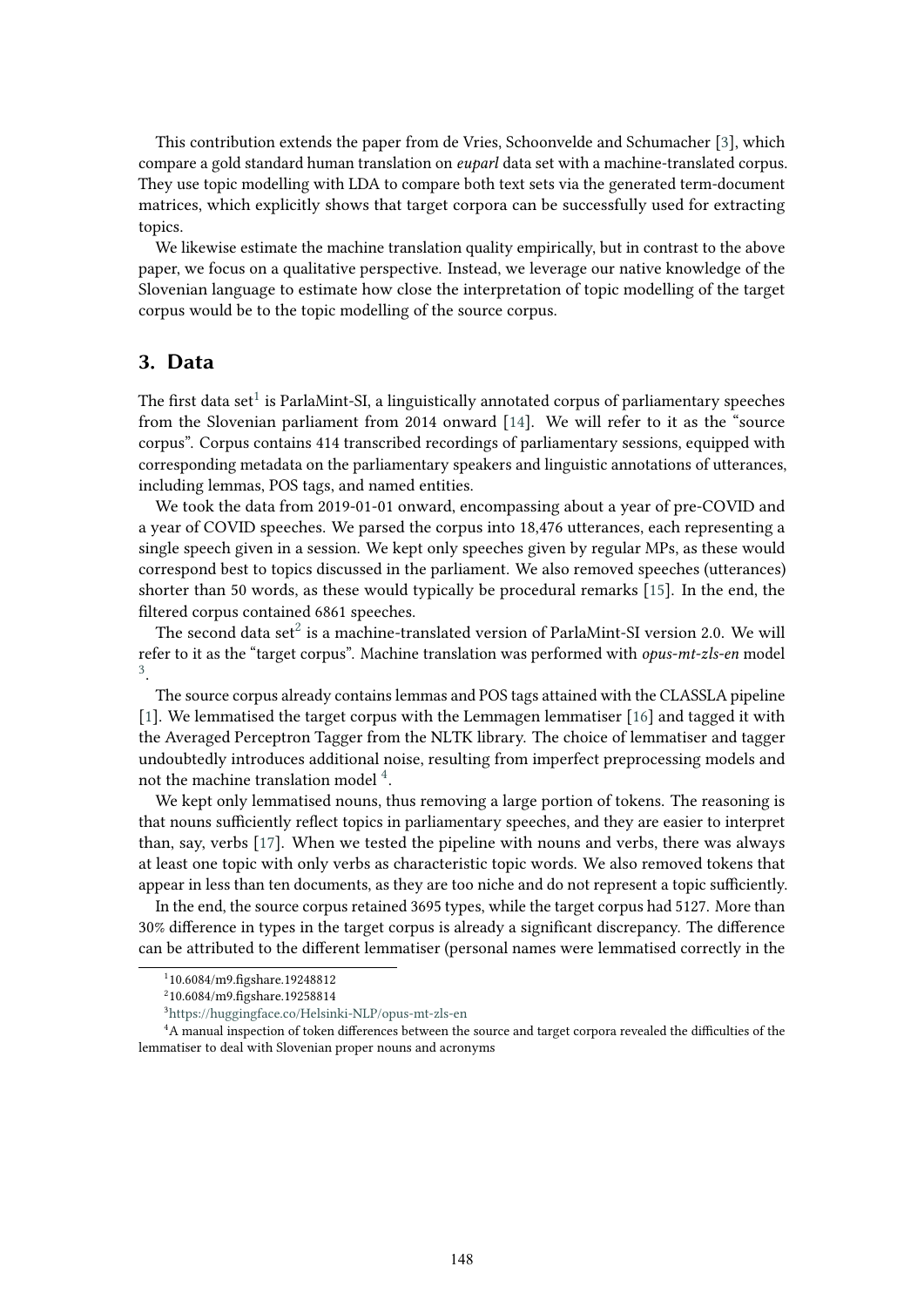source corpus, but not in the target one), different POS tagger (which tagged certain words erroneously), and, indeed, faulty machine translation model (which sometimes creates random repetitions of words) $5$ .

Compared with de Vries, Schoonvelde and Schumacher, we were stricter with the prepro-cessing. We kept only nouns from the source corpus, which empirically gave the best results<sup>[6](#page-3-1)</sup> and is similar to related work [\[18\]](#page-9-4). It is necessary to note that our analysis is performed at the utterance level instead of the entire session transcription. Utterance-level models result in more coherent topics and enable later comparison between speakers.

# **4. Research Design**

We compare the practical efficiency of machine translations for comparative research of multilingual corpora on topic modelling results $^7$  $^7$ . The choice of topic modelling is in line with related work. However, we extend this with a qualitative comparison of the results. Namely, we wish to determine whether machine-translated corpus would give similar results to the native corpus. We use the Latent Dirichlet Allocation (LDA) topic model, a generative model that extracts topics based on word distributions. We compare the topic interpretation of the source and target topic model, the ranking of topic significance for pre-COVID and COVID subcorpus, and the marginal topic distribution of the two topic models.

The tasks generally correspond to typical analytical workflows in topic modelling research, namely topic identification, contrasting topic frequencies in different periods or between parties, and estimation of topic importance [\[19,](#page-9-5) [15,](#page-9-1) [18\]](#page-9-4).

Furthermore, we aim to explore the quality of the target topic model for a language with lesser resources, namely Slovene. With the proliferation of freely available yet high-quality MT models, such as the OPUS collection from Helsinki NLP group [\[20\]](#page-9-6) and Facebook's MBart models [\[21\]](#page-9-7), it is now possible to translate even smaller languages successfully. We intentionally use a freely available model from the Hugging Face repository to demonstrate open-source models' increasing accuracy and accessibility.

# **5. Results**

We extracted 20 topics with Latent Dirichlet Allocation on TF-IDF weighted bag-of-word matrix. Twenty topics is a sufficiently large number to cover a wide array of topics that can be discussed in the parliament while also being sensibly moderate to allow interpretation. Zhao et al. [\[22\]](#page-9-8) and Rosa, Gudowsky and Repo [\[23\]](#page-9-9) corroborate the decision for 20 topics.

The results of topic modelling with the top 10 words describing each topic are detailed in Table [3](#page-10-0) for the target corpus and in Table [4](#page-11-0) for the source corpus (see Appendix). We manually

<span id="page-3-0"></span><sup>5</sup>Machine translation accuracy cannot be estimated on the ParlaMint corpus due to the lack of a gold standard. However, authors report a BLUE score of 25.6 and character n-gram F-score of 0.407 for Slovenian to English translation on Tatoeba corpus.

<span id="page-3-1"></span><sup>6</sup>We tried topic modelling on all tokens, NOUN+VERB+ADJECTIVE, NOUN+VERB and only NOUN and compared the results for 5, 10, 20 and 50 topics. The pipeline that yielded the best results was only nouns with 20 topics.

<span id="page-3-2"></span><sup>7</sup>The Orange data mining workflow for reproducing the analysis is available at [10.6084/m9.figshare.19248806.](https://figshare.com/articles/online_resource/MT_ows/19248806)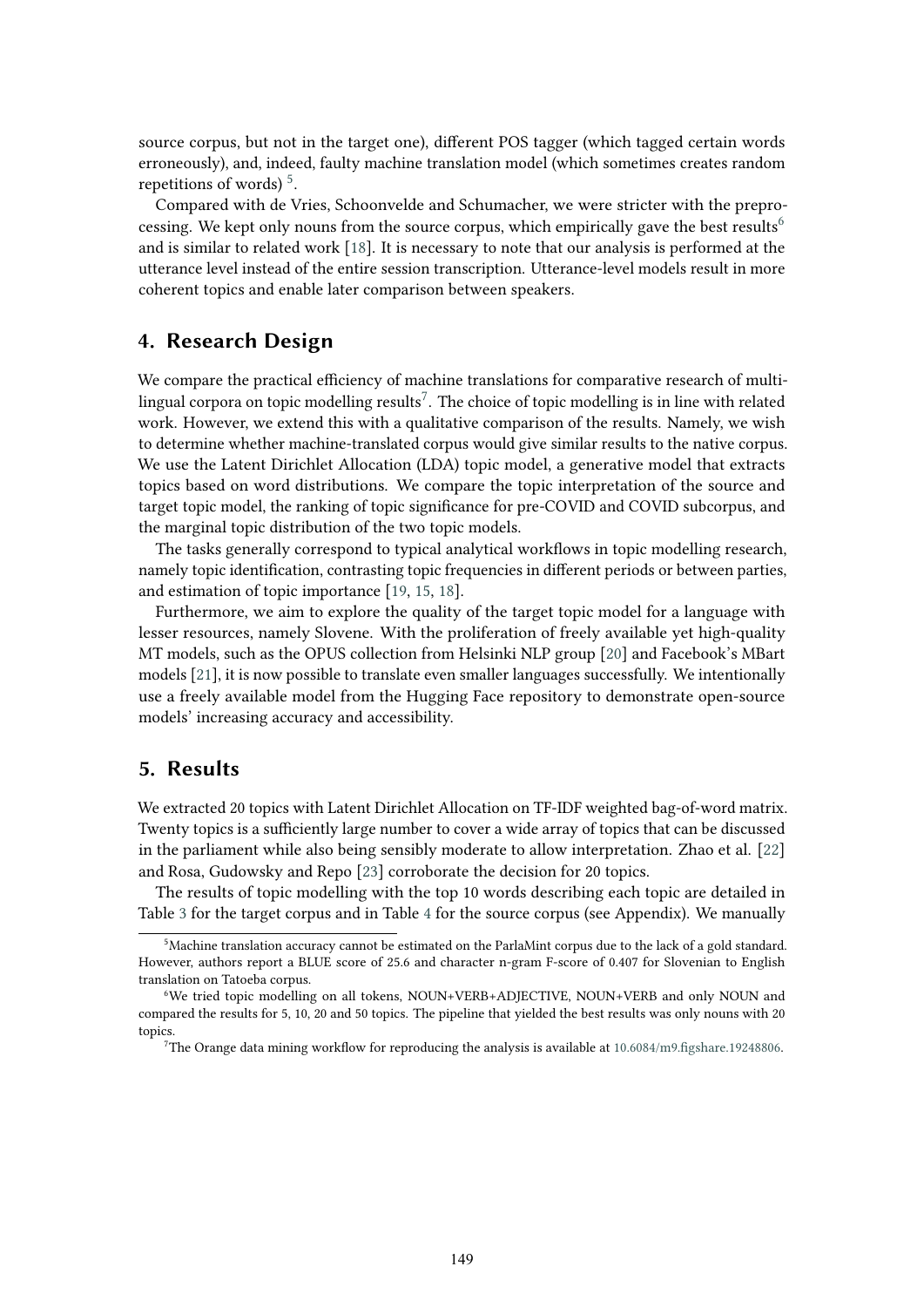<span id="page-4-0"></span>

**Figure 1:** Topic similarity between the source and target corpus. The figure shows a t-SNE projection of topics, which were embedded on their 10 most descriptive words with a FastText word embedding model and aggregated by mean into document (topic) vectors.

translated the results into English and assigned topic names. We use SMALL CAPS to denote topics from the target corpus and **bold** to denote topics from the source corpus.

#### **5.1. Comparison of topic modelling results**

Topics extracted from the source data are semantically more cohesive, as topics 1, 3, 18, and 19 from the target corpus represent a mix of two subtopics. For example, Topic 3 (Table [3\)](#page-10-0) from the target corpus mixes discussions on family policy (child, family, parent, allowance) with those on electoral process (election, constituency, voter). Also, Topic 6 is a "junk" topic with unspecific words (i, t, something, someone).

However, topic modelling on the target corpus is able to identify certain overarching topics, namely the discussions on Sunday working hours of shops, issues on education, and taxes. Other topics have partial overlap (Figure [1\)](#page-4-0), such as *epidemic* (Topic 14 and **Topic 4**), *judiciary* (Topic 11 and **Topic 1**), *agriculture* (Topic 5 and **Topic 13**), and *credit management* (Topic 17 and **Topic 7**). There are two pairs of topics which display high similarity in t-distributed Stochastic Neighbour Embedding (t-SNE) projection, but we were unable to determine why they would be deemed similar, namely Topic 2 and **Topic 20**, and Topic 8 and **Topic 19**.

#### **5.2. Evaluation of topic significance in subcorpora**

Apart from determining topic overlap, we were interested in how the target topic model can replicate a more complex analytical result. Such a task can be comparing the differences between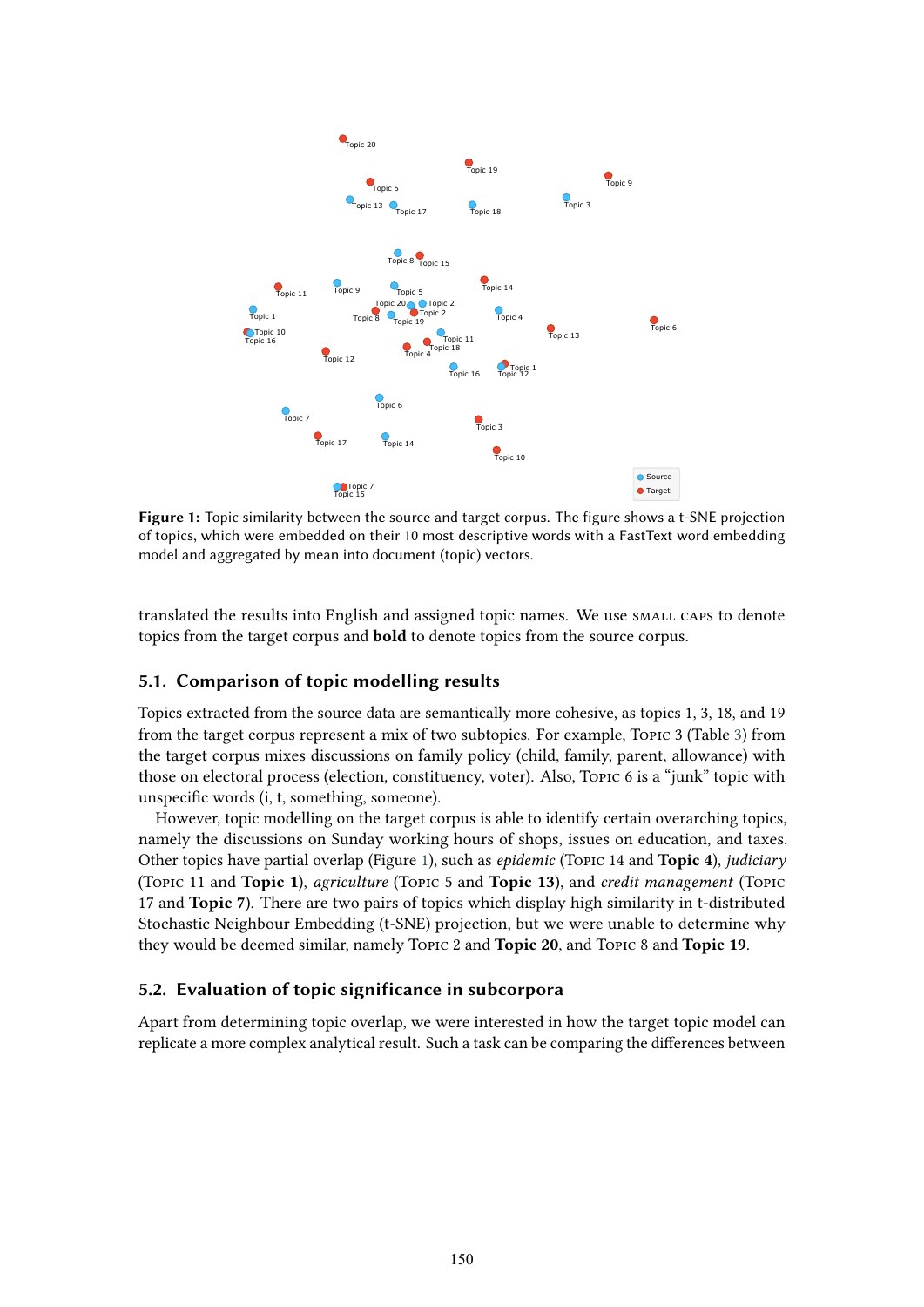| Target                         | Source                 |
|--------------------------------|------------------------|
| Topic 14: epidemic             | Topic 4: epidemic      |
| Topic 7: disabilities act      | Topic 3: health care   |
| Topic 11: judicial             | Topic 11: firefighters |
| Topic 15: migration            | Topic 17: migration    |
| Topic 18: pensions & transport | T1: judicial           |

#### <span id="page-5-1"></span>**Table 1**

The top five most significant topics in the target and source corpus based on topic probabilities in the pre-COVID and COVID period.

<span id="page-5-0"></span>

**Figure 2:** Comparison of the topics with the highest t-test scores, computed on the reference (pre-COVID) and COVID subcorpora. Both topics describe the epidemic and share similar test statistic.

two subcorpora. The ParlaMint data set contains rich metadata with pre- and post-COVID speeches annotated. Thus we chose to compare topic prevalence in these two time periods. We determined which topics were more significant for the pre-COVID (label Reference) period and the pandemic period (label COVID) with the source corpus.

We used Student's t-test to compare the differences in the topic distribution in the reference and COVID subcorpora. Topics with the highest test statistic denote more strongly represented topics in a specific period. For example, Figure [2a](#page-5-0) shows that in the target corpus Topic 14, which is about the epidemic, was more frequent in the COVID subcorpus compared to the reference subcorpus. The same is true for the source corpus, where Topic 4 represents the epidemic and is also the highest-ranked topic. The two topics even share a similar test statistic, which shows that, at least for this topic, relative word frequencies were successfully retained in the machine translation.

Topic ranks are listed in Table [1.](#page-5-1) Besides the epidemic, judiciary and migration topics were among the five highest-ranked topics. The overlap of topic ranks is partial. Three out of five top-ranked topics were identified in both the target and the source corpus. Health care formed a separate topic from the epidemic in the source corpus, while in the target corpus, pensions and transport were collated in a single topic—certainly, even small shifts in word distributions affect topic models and the results extracted from them.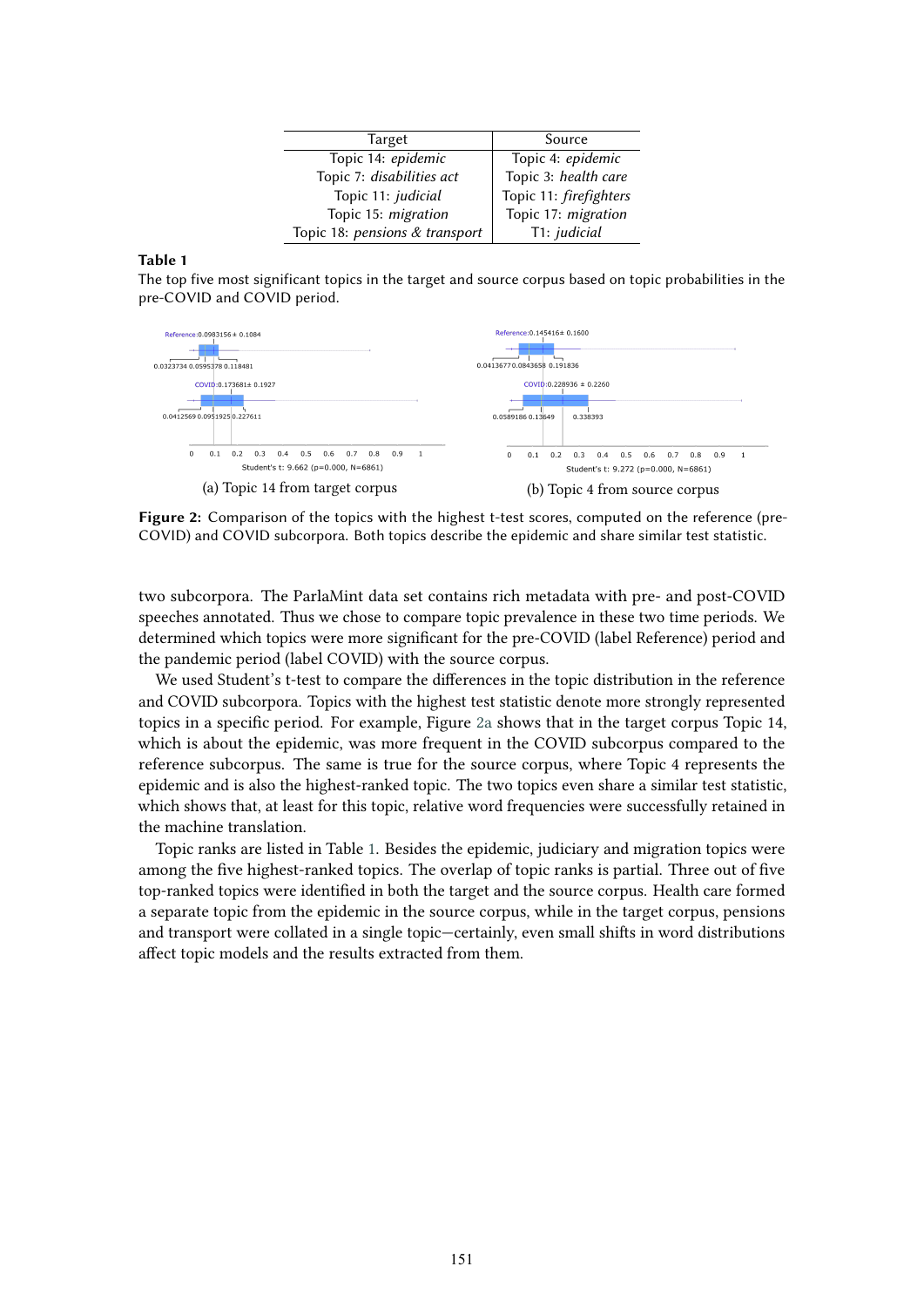

**Figure 3:** Comparison of the topics with the second highest t-test scores, computed on the reference (pre-COVID) and COVID subcorpora. Topic 7 from target corpus describes the debate around the Pension and Disabilities Insurance Act, while Topic 3 covers health care.

#### **5.3. Comparison of marginal topic frequencies**

Finally, we observed marginal topic frequencies, showing which topics appear with greater probability in each corpus (Table [2\)](#page-7-1). The target corpus suffers greatly from an overestimation of meaningless topics. At the top is Topic 16 containing procedural words, such as "law", "article", "amendment", and "draft". Topic 6 includes uninformative words, such as "t", "thing", "something", and "someone". Certain topics seem to be affected greatly by shifting word frequencies, such as *epidemic*, *judicial* and *budget allocation*, the latter completely disappearing from the target topic model.

Topic frequencies show a less promising picture of target topic models. As this particular target topic model seems to mix two topics often, topic frequencies will overlap less. The most represented topics in the source corpus correspond well to the parliamentary agenda, namely budget allocation, the COVID epidemic, infrastructure issues and pensions. Target topics do not reveal the same agenda, giving a less-than-clear picture of parliamentary discussions.

# **6. Conclusion**

While certainly imperfect, machine translation can help researchers explore corpora in their non-native languages to some extent. The findings imply that machine-translated corpora can be used by researchers who are not fluent in a specific language but with limited success. In terms of topic modelling, LDA extracted topics, generally comparable with the source corpus, thus enabling a cross-country semantic comparison of parliamentary data sets in the English language.

On the example of ParlaMint-SI corpus, the topic model of the target corpus identified three topics, identical with the source topic model, while many topics at least partially overlapped. Certain topics in the target model were still relevant parliamentary topics, such as railway infrastructure, migration, and bank audits, even though they were not identified in the source corpus. Machine-translated word frequencies were different enough that LDA could not capture the same topics, but it did offer other relevant sub-topics.

That said, the target topic model reveals a high bias towards topics with generic words, overestimating the importance of procedural words in topic identification. It also merges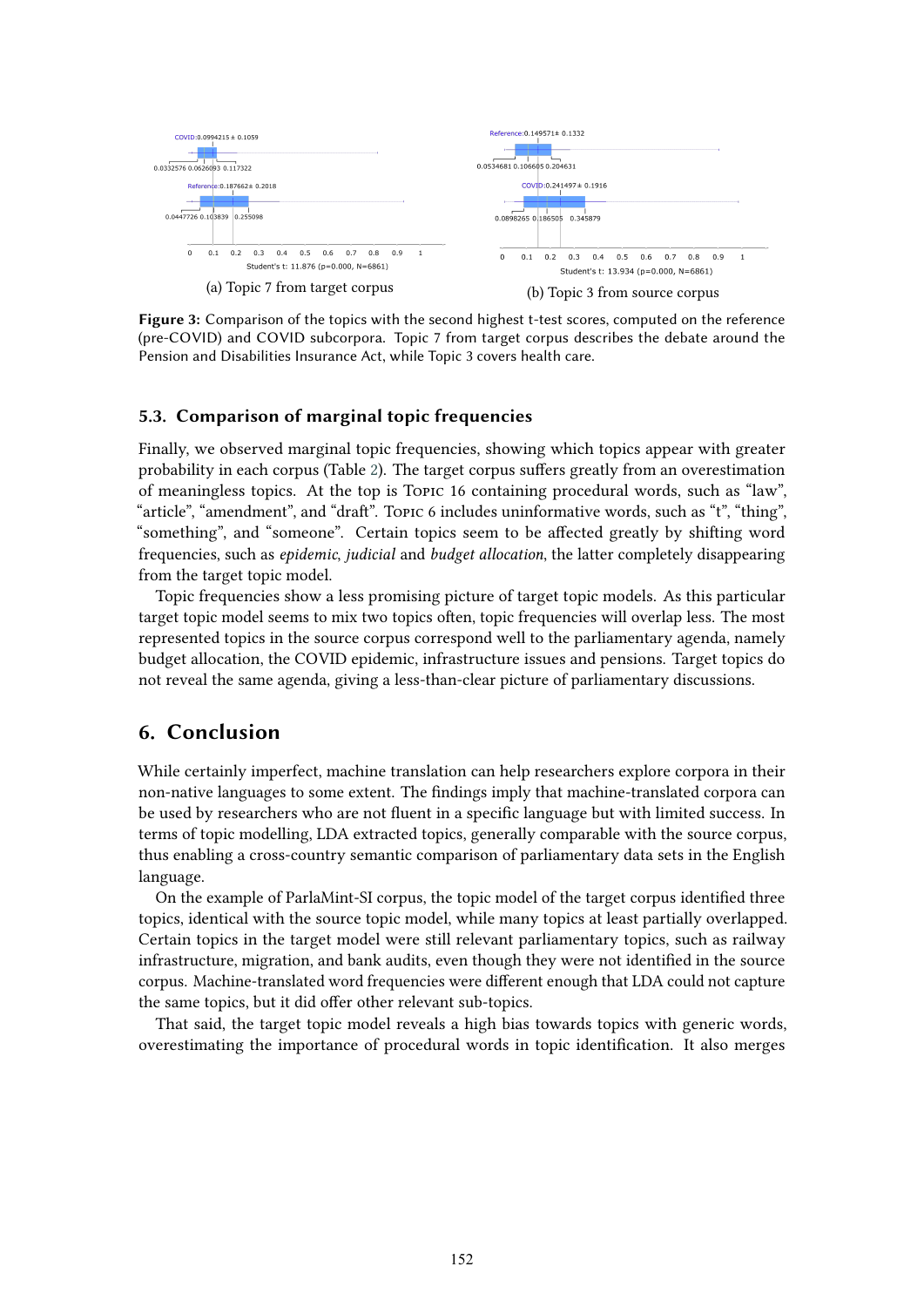<span id="page-7-1"></span>

| Target                                          | Source                                    |
|-------------------------------------------------|-------------------------------------------|
| Topic 16: 0.0990851 (procedural)                | Topic 15: 0.081623 (budget allocation)    |
| Topic 6: 0.0767897 (- no topic -)               | Topic 3: 0.070251 (epidemic)              |
| Topic 17: 0.0706852 (housing)                   | Topic 5: 0.0692074 (infrastructure)       |
| Topic 15: 0.0610067 (migration)                 | Topic 6: 0.0667152 ( <i>pensions</i> )    |
| Topic 10: 0.0589544 (Sunday work)               | Topic 16: 0.064667 (Sunday work)          |
| Topic 9: 0.0589093 ( <i>media</i> )             | Topic 1: 0.0602505 (judicial)             |
| Topic 4: 0.0516202 (economy)                    | Topic 4: 0.0568706 (health care)          |
| Topic 18: 0.049224 (pension and transport)      | Topic 10: 0.0556865 (procedural)          |
| Topic 8: 0.0482725 (infrastructure and ecology) | Topic 19: 0.0498313 ( <i>inspection</i> ) |
| Topic 12: 0.0481855 (bank audit)                | Topic 7: 0.0488244 (bank system)          |
| Topic 13: 0.0461726 (health care)               | Topic 20: 0.046444 (countryside)          |
| Topic 19: 0.0438473 (army)                      | Topic 9: 0.0451169 (police)               |
| Topic 7: 0.0429779 (disability act)             | Topic 17: 0.0449125 (migration)           |
| Topic 11: 0.0422667 (judicial)                  | Topic 12: 0.044142 (education)            |
| Topic 5: 0.0385346 (agriculture)                | Topic 2: 0.0436232 (regional development) |
| Topic 1: 0.0362681 (sport and education)        | Topic 18: 0.0416208 (army)                |
| Topic 14: 0.0361004 (epidemic)                  | Topic 8: 0.0327569 (hazardous waste)      |
| Topic 2: 0.0314906 (regional development)       | Topic 13: 0.0271814 (agriculture)         |
| Topic 20: 0.0288681 (railways)                  | Topic 11: 0.0266281 (firefighters)        |
| Topic 3: 0.0268099 (family and election)        | Topic 14: 0.0192786 (railways)            |

#### **Table 2**

Topic modelling results for target and source data, ranked by their marginal topic probabilities.

specific topics into one, which makes the identified topic difficult to interpret (i.e. *family and election*, *sport and education*). Stronger preprocessing could be applied to the target corpus to remove key MT errors, such as duplicating words and erroneous translation of personal names.

In the future, we plan to provide annotated machine-translated ParlaMint corpora for all 16 languages (the UK corpus is already in English). The annotated corpus will enable a more accurate comparison of the results with identical preprocessing. Nevertheless, machine translation can be a viable first option for non-fluent researchers even in its imperfect current form.

# **Acknowledgments**

The work described in this paper was funded by the Slovenian Research Agency research programme P6-0436: Digital Humanities: resources, tools and methods (2022-2027) and the Research Infrastructure CLARIN ERIC flagship project ParlaMint (2020-2023).

# **References**

<span id="page-7-0"></span>[1] T. Erjavec, M. Ogrodniczuk, P. Osenova, N. Ljubešić, K. Simov, V. Grigorova, M. Rudolf, A. Pančur, M. Kopp, S. Barkarson, S. Steingrímsson, H. van der Pol, G. Depoorter, J. de Does, B. Jongejan, D. Haltrup Hansen, C. Navarretta, M. Calzada Pérez, L. D. de Macedo, R. van Heusden, M. Marx, Ç. Çöltekin, M. Coole, T. Agnoloni, F. Frontini, S. Montemagni,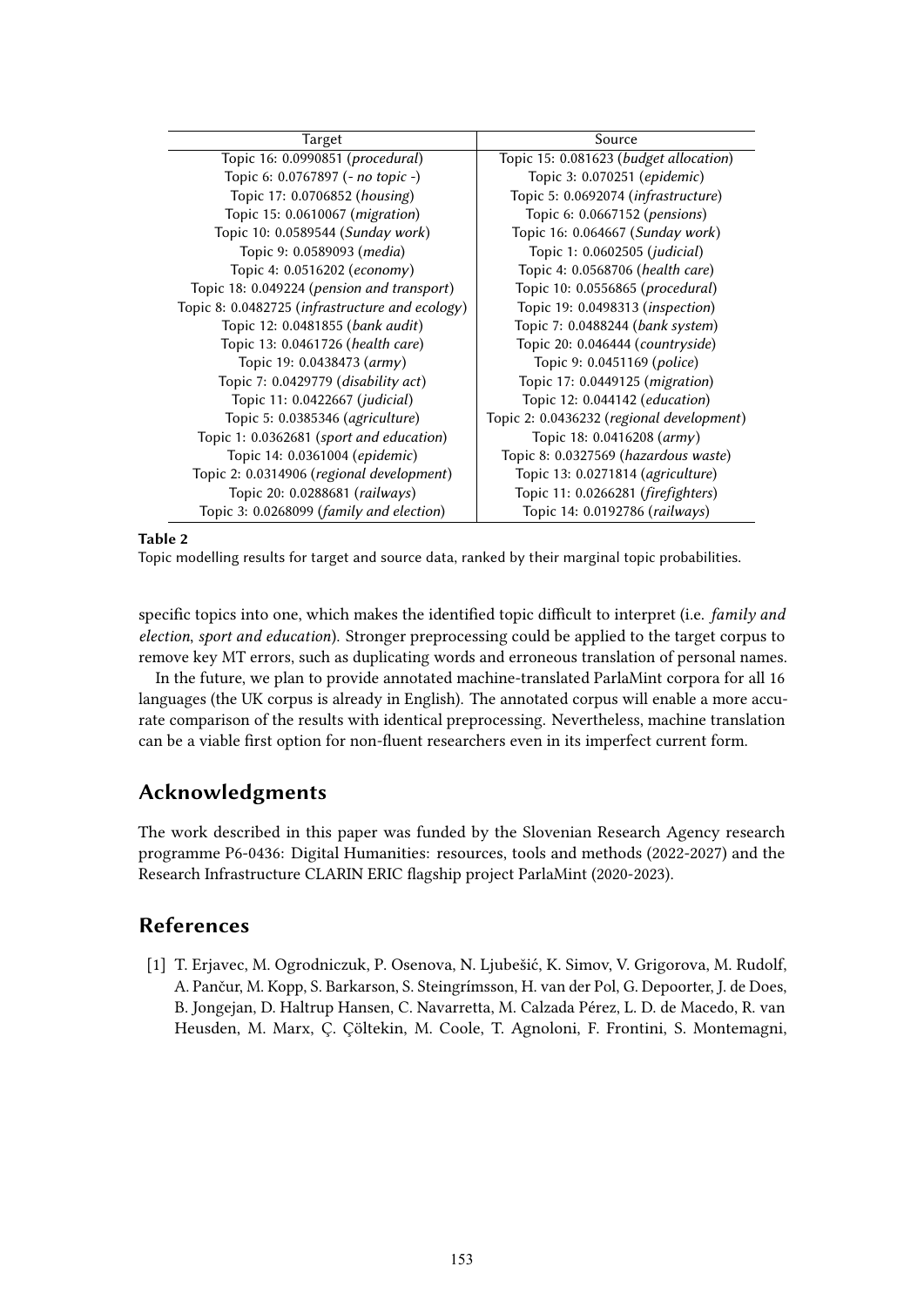V. Quochi, G. Venturi, M. Ruisi, C. Marchetti, R. Battistoni, M. Sebők, O. Ring, R. Darģis, A. Utka, M. Petkevičius, M. Briedienė, T. Krilavičius, V. Morkevičius, S. Diwersy, G. Luxardo, P. Rayson, The parlamint corpora of parliamentary proceedings, 2022. (in press).

- [2] M. Popel, M. Tomkova, J. Tomek, Ł. Kaiser, J. Uszkoreit, O. Bojar, Z. Žabokrtskỳ, Transforming machine translation: a deep learning system reaches news translation quality comparable to human professionals, Nature communications 11 (2020) 1–15.
- <span id="page-8-0"></span>[3] E. de Vries, M. Schoonvelde, G. Schumacher, No longer lost in translation: Evidence that google translate works for comparative bag-of-words text applications, Political Analysis 26 (2018) 417–430. URL: [https://www.jstor.org/stable/26563863.](https://www.jstor.org/stable/26563863)
- <span id="page-8-1"></span>[4] U. Reber, Overcoming language barriers: Assessing the potential of machine translation and topic modeling for the comparative analysis of multilingual text corpora, Communication Methods and Measures 13 (2019) 102–125. URL: [https://doi.org/10.1080/19312458.2018.1555798.](https://doi.org/10.1080/19312458.2018.1555798) doi:[10.1080/19312458.2018.1555798](http://dx.doi.org/10.1080/19312458.2018.1555798). [arXiv:https://doi.org/10.1080/19312458.2018.1555798](http://arxiv.org/abs/https://doi.org/10.1080/19312458.2018.1555798).
- <span id="page-8-2"></span>[5] J. Schwalbach, C. Rauh, Collecting large-scale comparative text data on legislative debates, in: H. Bäck, M. Debus, J. M. Fernandes (Eds.), The Politics of Legislative Debates, Oxford University Press, Oxford, 2021, pp. 91–109.
- <span id="page-8-3"></span>[6] D. Mimno, H. M. Wallach, J. Naradowsky, D. A. Smith, A. McCallum, Polylingual topic models, in: Proceedings of the 2009 Conference on Empirical Methods in Natural Language Processing, Association for Computational Linguistics, Singapore, 2009, pp. 880–889. URL: [https://aclanthology.org/D09-1092.](https://aclanthology.org/D09-1092)
- <span id="page-8-4"></span>[7] J. Boyd-Graber, D. M. Blei, Multilingual topic models for unaligned text, in: Proceedings of the Twenty-Fifth Conference on Uncertainty in Artificial Intelligence, UAI '09, AUAI Press, Arlington, Virginia, USA, 2009, p. 75–82.
- <span id="page-8-5"></span>[8] W. Yang, J. Boyd-Graber, P. Resnik, A multilingual topic model for learning weighted topic links across corpora with low comparability, in: Proceedings of the 2019 Conference on Empirical Methods in Natural Language Processing and the 9th International Joint Conference on Natural Language Processing (EMNLP-IJCNLP), Association for Computational Linguistics, Hong Kong, China, 2019, pp. 1243–1248. URL: [https://aclanthology.org/D19-1120.](https://aclanthology.org/D19-1120) doi:[10.18653/v1/D19- 1120](http://dx.doi.org/10.18653/v1/D19-1120).
- <span id="page-8-6"></span>[9] K. Papineni, S. Roukos, T. Ward, W.-J. Zhu, Bleu: a method for automatic evaluation of machine translation, in: Proceedings of the 40th annual meeting of the Association for Computational Linguistics, 2002, pp. 311–318.
- <span id="page-8-7"></span>[10] G. Doddington, Automatic evaluation of machine translation quality using n-gram cooccurrence statistics, in: Proceedings of the second international conference on Human Language Technology Research, 2002, pp. 138–145.
- <span id="page-8-8"></span>[11] J. P. Turian, L. Shea, I. D. Melamed, Evaluation of machine translation and its evaluation, Technical Report, NEW YORK UNIV NY, 2006.
- <span id="page-8-9"></span>[12] J. Giménez, L. Márquez, Linguistic measures for automatic machine translation evaluation, Machine Translation 24 (2010) 209–240. URL: [http://www.jstor.org/stable/41410948.](http://www.jstor.org/stable/41410948)
- <span id="page-8-10"></span>[13] D. Maier, C. Baden, D. Stoltenberg, M. D. Vries-Kedem, A. Waldherr, Machine translation vs. multilingual dictionaries assessing two strategies for the topic modeling of multilingual text collections, Communication Methods and Measures 0 (2021) 1–20. URL: [https://doi.org/10.1080/19312458.2021.1955845.](https://doi.org/10.1080/19312458.2021.1955845) doi:[10.1080/19312458.2021.](http://dx.doi.org/10.1080/19312458.2021.1955845)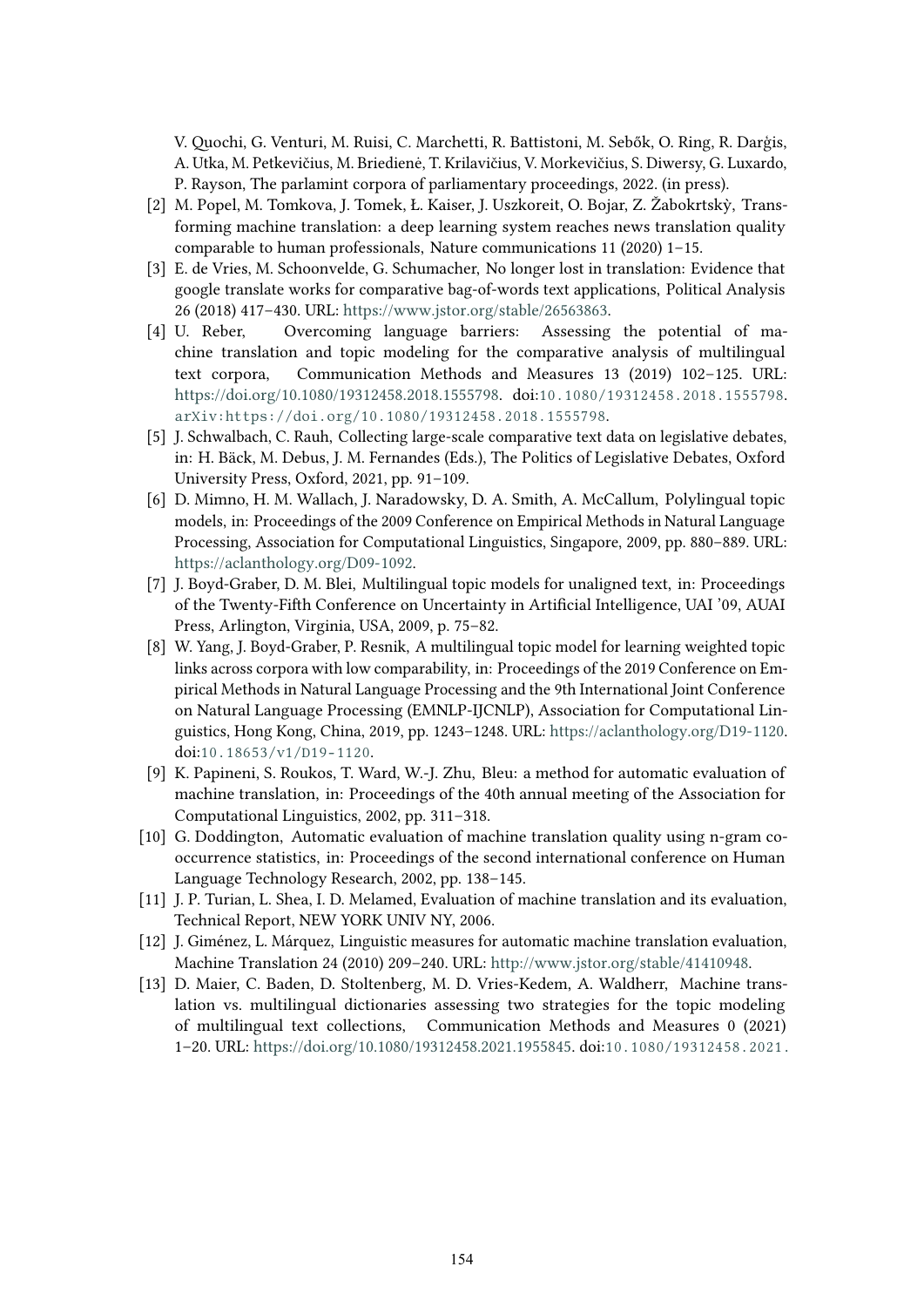[1955845](http://dx.doi.org/10.1080/19312458.2021.1955845). [arXiv:https://doi.org/10.1080/19312458.2021.1955845](http://arxiv.org/abs/https://doi.org/10.1080/19312458.2021.1955845).

- <span id="page-9-0"></span>[14] T. Erjavec, M. Ogrodniczuk, P. Osenova, N. Ljubešić, K. Simov, V. Grigorova, M. Rudolf, A. Pančur, M. Kopp, S. Barkarson, S. Steingrímsson, H. van der Pol, G. Depoorter, J. de Does, B. Jongejan, D. Haltrup Hansen, C. Navarretta, M. Calzada Pérez, L. D. de Macedo, R. van Heusden, M. Marx, Ç. Çöltekin, M. Coole, T. Agnoloni, F. Frontini, S. Montemagni, V. Quochi, G. Venturi, M. Ruisi, C. Marchetti, R. Battistoni, M. Sebők, O. Ring, R. Darģis, A. Utka, M. Petkevičius, M. Briedienė, T. Krilavičius, V. Morkevičius, S. Diwersy, G. Luxardo, P. Rayson, Multilingual comparable corpora of parliamentary debates ParlaMint 2.1, 2021. URL: [http://hdl.handle.net/11356/1432,](http://hdl.handle.net/11356/1432) slovenian language resource repository CLARIN.SI.
- <span id="page-9-1"></span>[15] B. Curran, K. Higham, E. Ortiz, D. Vasques Filho, Look who's talking: Two-mode networks as representations of a topic model of new zealand parliamentary speeches, PloS one 13 (2018) e0199072.
- <span id="page-9-2"></span>[16] M. Juršič, I. Mozetič, T. Erjavec, N. Lavrač, Lemmagen: Multilingual lemmatisation with induced ripple-down rules, Journal of Universal Computer Science 16 (2010) 1190–1214.
- <span id="page-9-3"></span>[17] F. Martin, M. Johnson, More efficient topic modelling through a noun only approach, in: Proceedings of the Australasian Language Technology Association Workshop 2015, 2015, pp. 111–115.
- <span id="page-9-4"></span>[18] M. Moilanen, S. Østbye, Doublespeak? sustainability in the arctic—a text mining analysis of norwegian parliamentary speeches, Sustainability 13 (2021) 9397.
- <span id="page-9-5"></span>[19] T. Sakamoto, H. Takikawa, Cross-national measurement of polarization in political discourse: Analyzing floor debate in the u.s. the japanese legislatures, 2017 IEEE International Conference on Big Data (Big Data) (2017) 3104–3110.
- <span id="page-9-6"></span>[20] J. Tiedemann, S. Thottingal, Opus-mt-building open translation services for the world, in: Proceedings of the 22nd Annual Conference of the European Association for Machine Translation, 2020, pp. 479–480.
- <span id="page-9-7"></span>[21] A. Conneau, G. Lample, Cross-lingual language model pretraining, Advances in Neural Information Processing Systems 32 (2019) 7059–7069.
- <span id="page-9-8"></span>[22] W. Zhao, J. J. Chen, R. Perkins, Z. Liu, W. Ge, Y. Ding, W. Zou, A heuristic approach to determine an appropriate number of topics in topic modeling, in: BMC bioinformatics, volume 16, Springer, 2015, pp. 1–10.
- <span id="page-9-9"></span>[23] A. B. Rosa, N. Gudowsky, P. Repo, Sensemaking and lens-shaping: Identifying citizen contributions to foresight through comparative topic modelling, Futures 129 (2021) 102733.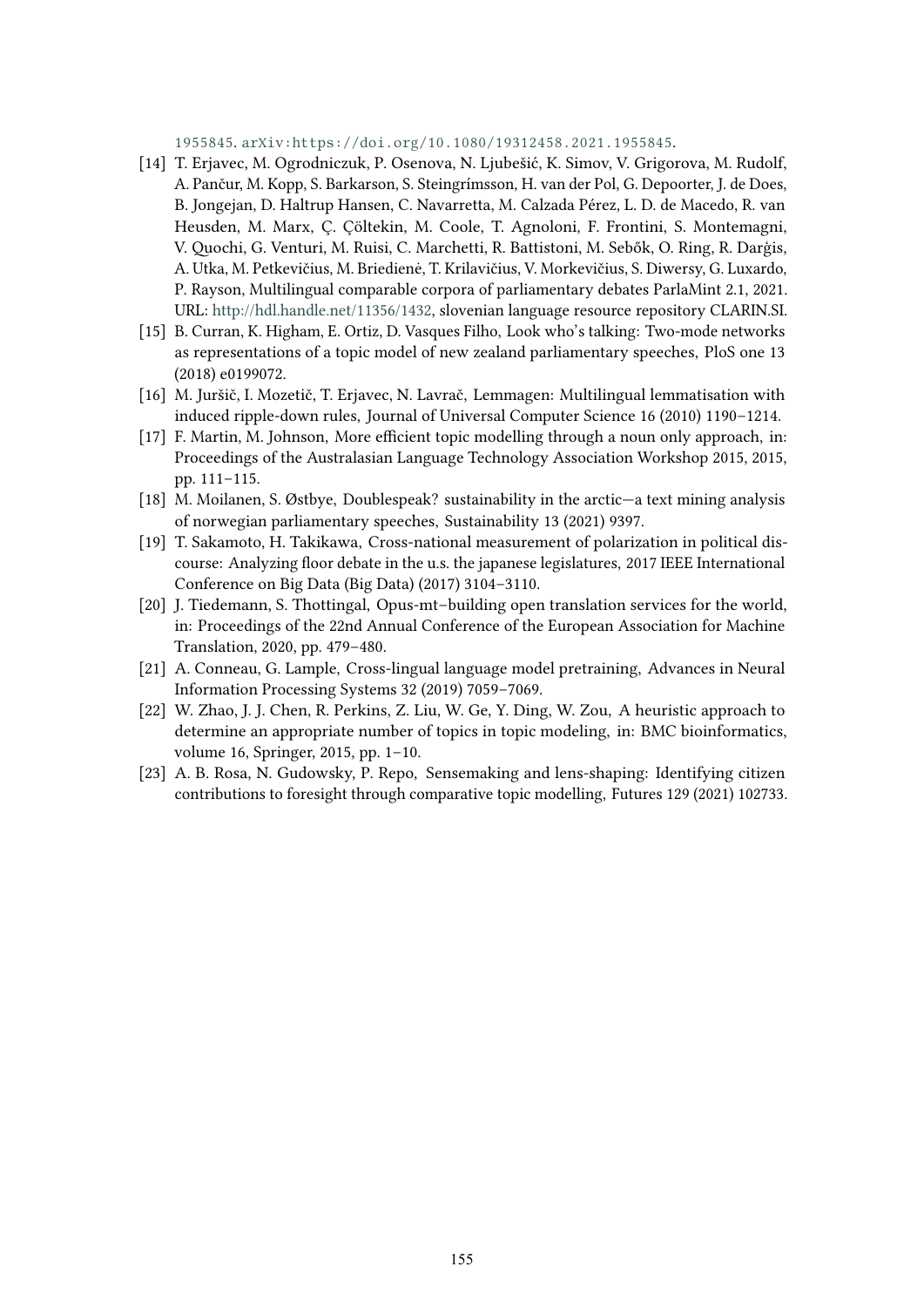<span id="page-10-0"></span>**Table 3** LDA with 20 topics on target corpus

| sport, school, student, child, education, athlete, parent, organisation, science, holiday | perspective, development, cohesion, policy, kilometer, home, union, minister, debate, variant | child, election, family, constituency, voter, van, parent, allowance, compensation, cost | budget, trader, government, coalition, shop, opposition, party, money, economy, sarca | animal, culture, food, agriculture, wood, park, book, technology, hunt, conservation | t, thing, i, virus, something, someone, m, everything, money, nothing                                                                                                                                                                                                                                                                                                                                                                                                                                         | tax, income, right, ombudsman, relief, class, rate, veteran, deaf, contribution | water, waste, infrastructure, construction, municipality, packaging, investment, development, fund<br>project. | tv, programme, interpretation, decision, court, janša, minister, member, rtv, janez | worker, sunday, work, trade, package, employee, employer, measure, job, day | investigation, candidate, judge, court, justice, prosecutor, prosecution, branch, crime, prison | bank, auditor, commission, investigation, procurement, dutb, court, report, audit, business | health, insurance, doctor, care, patient, heart, system, surgery, hospital, wait | equipment, mask, fan, purchase, reserve, march, vaccination, government, infection, minister | referendum, migrant, migration, woman, border, freedom, right, country, citizen, violence | law, article, amendment, draft, group, rule, proposal, procedure, provision, service | housing, fund, investment, apartment, budget, estate, credit, debt, crisis, guarantee | pension, transport, tachograph, vehicle, pensioner, driver, road, energy, safety, disability | army, defence, app, weapon, arm, security, police, application, border, soldier | railway, plant, road, traffic, station, transport, passenger, rail, crossing, land |
|-------------------------------------------------------------------------------------------|-----------------------------------------------------------------------------------------------|------------------------------------------------------------------------------------------|---------------------------------------------------------------------------------------|--------------------------------------------------------------------------------------|---------------------------------------------------------------------------------------------------------------------------------------------------------------------------------------------------------------------------------------------------------------------------------------------------------------------------------------------------------------------------------------------------------------------------------------------------------------------------------------------------------------|---------------------------------------------------------------------------------|----------------------------------------------------------------------------------------------------------------|-------------------------------------------------------------------------------------|-----------------------------------------------------------------------------|-------------------------------------------------------------------------------------------------|---------------------------------------------------------------------------------------------|----------------------------------------------------------------------------------|----------------------------------------------------------------------------------------------|-------------------------------------------------------------------------------------------|--------------------------------------------------------------------------------------|---------------------------------------------------------------------------------------|----------------------------------------------------------------------------------------------|---------------------------------------------------------------------------------|------------------------------------------------------------------------------------|
|                                                                                           |                                                                                               |                                                                                          |                                                                                       |                                                                                      | $\begin{tabular}{l} \hline \textbf{Topic 1} \\ \textbf{Topic 2} \\ \textbf{Topic 3} \\ \textbf{Topic 4} \\ \textbf{Topic 5} \\ \textbf{Topic 6} \\ \textbf{Topic 7} \\ \textbf{Topic 8} \\ \textbf{Topic 9} \\ \textbf{Topic 1} \\ \textbf{Topic 1} \\ \textbf{Topic 2} \\ \textbf{Topic 1} \\ \textbf{Topic 2} \\ \textbf{Topic 3} \\ \textbf{Topic 4} \\ \textbf{Topic 5} \\ \textbf{Topic 6} \\ \textbf{Topic 7} \\ \textbf{Topic 8} \\ \textbf{Topic 9} \\ \textbf{Topic 1} \\ \textbf{Topic 1} \\ \text$ |                                                                                 |                                                                                                                |                                                                                     |                                                                             |                                                                                                 |                                                                                             |                                                                                  |                                                                                              |                                                                                           |                                                                                      |                                                                                       |                                                                                              |                                                                                 |                                                                                    |